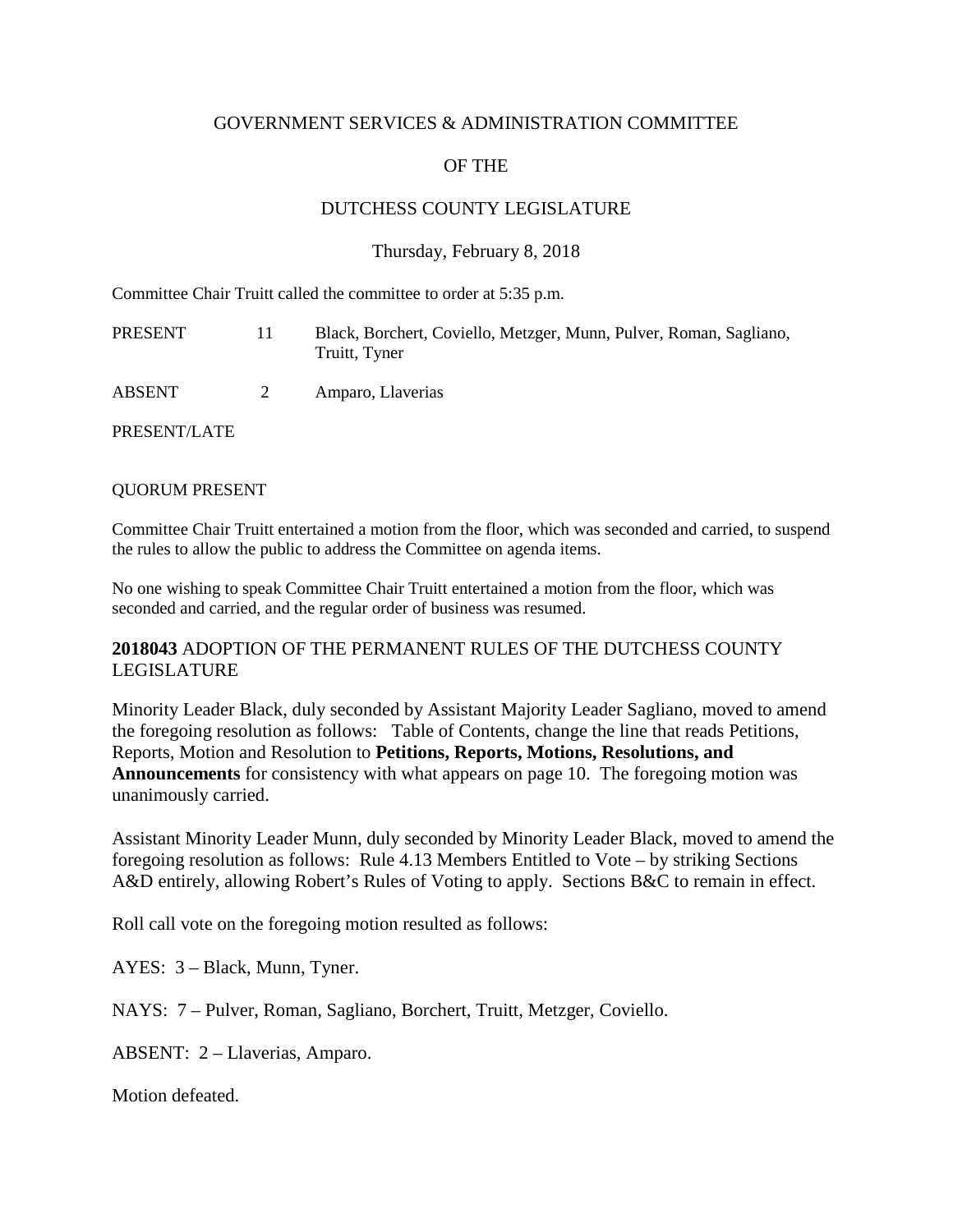Minority Leader Black, duly seconded by Assistant Minority Leader Munn, moved to amend the foregoing resolution Rule 3.1 a-d would remain the same, and e-k would read as follows:

e) Privilege of the Floor with respect to non-agenda County business;

f) Approval of prior month's meeting minutes;

g) Reports of standing committees, special committees, and liaisons to other committees and boards;

h) Resolutions;

i) Other County business

j) Announcements; (Limited to three minutes); and

k) Adjournment.

Roll call vote on the foregoing motion resulted as follows:

AYES: 3 – Black, Munn, Tyner.

NAYS: 7 – Pulver, Roman, Sagliano, Borchert, Truitt, Metzger, Coviello.

ABSENT: 2 – Llaverias, Amparo.

Motion defeated.

Legislator Tyner, duly seconded by Assistant Majority Leader Sagliano, moved to amend the foregoing resolution as follows: Minutes of Meetings of the Legislature – Rule 4.26 section D by adding "accepted minutes to the meetings of the County Legislature's committees shall be added to the County Legislature's website separately titled as Committee Meeting Minutes with appropriate date" – before the last sentence in Section D.

Roll call vote on the foregoing motion resulted as follows:

AYES: 10 – Pulver, Roman, Sagliano, Black, Munn, Borchert, Truitt, Tyner, Metzger, Coviello.

NAYS: 0

ABSENT: 2 – Llaverias, Amparo.

Motion adopted.